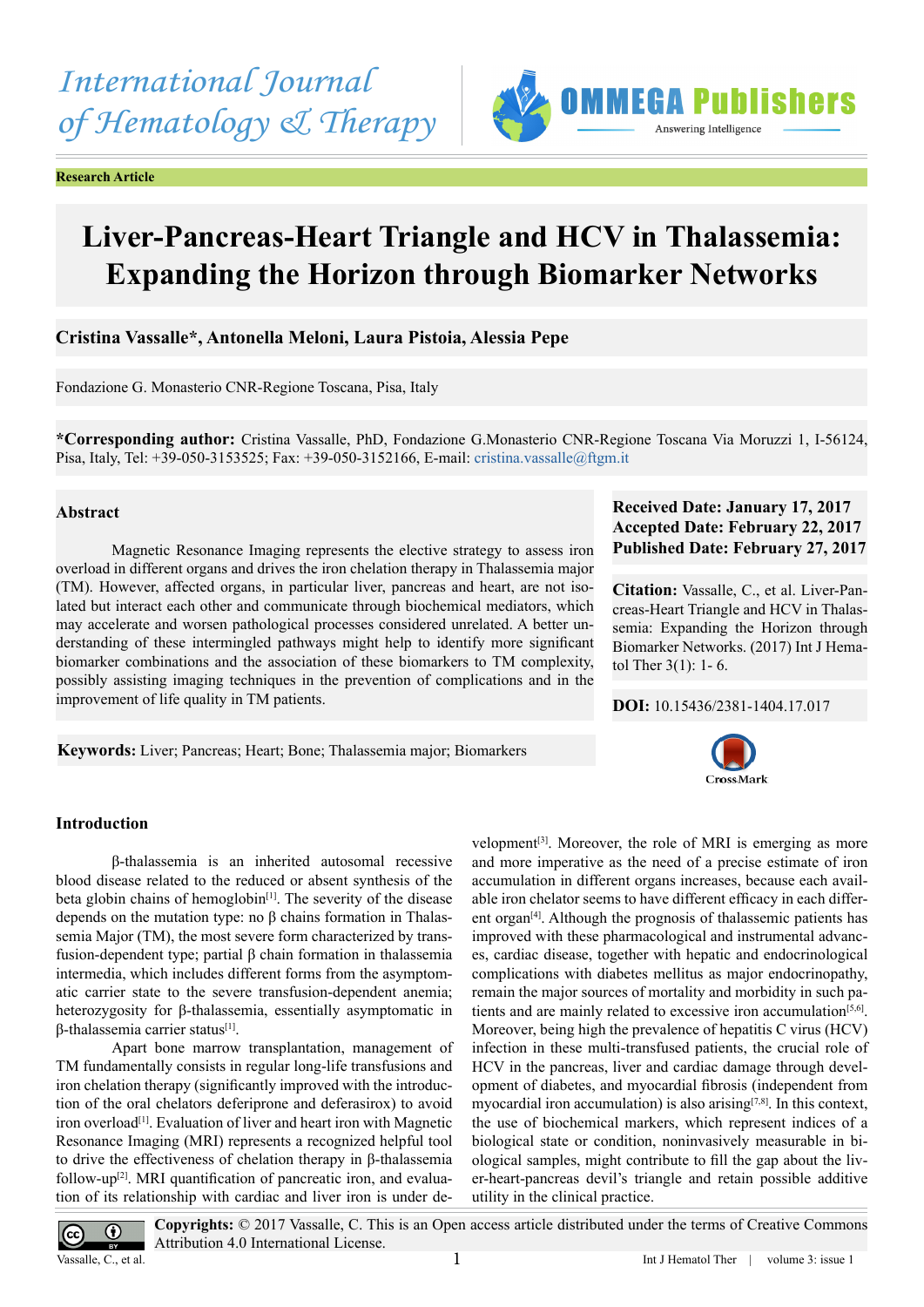#### Liver-pancreas-heart triangle and HCV in Thalassemia



This review aims to discuss available findings in this research area, illustrating the complexity of relationships between organs, biomarkers and diseases in TM, and the need of a multidisciplinary, holistic approach to improve knowledge of underlying mechanisms which link organs and may potentially assist in the management and decision-making of such patients.

### **The liver-pancreas-heart triangle, NTproBNP, and diabetes mellitus**

As iron accumulates primarily in hepatocytes, liver damage may be related to development of fibrosis and cirrhosis and, potentially, to hepatocellular cancer<sup>[1]</sup>. Moreover, iron-induced injury early extends to the pancreas (decreased insulin secretion and diabetes), endocrine system (hypogonadism, thyroid dysfunction, etc), and heart (cardiomiopathy and arrhythmias) [\[1\].](#page-4-0) The range of abnormalities demonstrates the complex pathophysiology of TM disease<sup>[5]</sup>. The situation is more complicated by the observation that organs are closely interrelated through production of mediators, and disease of one organ may cause dysfunction of others and vice versa, ultimately contributing to aggravate general failure.

In particular, the liver-pancreas-heart triangle emerges as central in the network of organs that regulate energy and metabolism, and different biochemical markers produced by these organs emerge as key mediators in the metabolic dysregulation<sup>[9]</sup>. In this context, the onset of insulin resistance and decreased insulin secretion are both recognized as pivotal factors for diabetes risk in TM patients<sup>[5]</sup>. The increase in hepatic iron induces reactive oxygen species (ROS) and initiates a pro-inflammatory response, activating NF-κB intracellular signaling cascades, increasing IL-6, TNF- $\alpha$ , and IL-1 $\beta$ , which drive hepatic insulin resistance<sup>[5,9]</sup>. Iron begins to accumulate in pancreas in early childhood, and the prevalence of diabetes mellitus (DM) is significant and may reach  $14\%$  in TM patients<sup>[\[10\]](#page-4-7)</sup>. Impaired Beta-cell function, as measured by a reduction in the insulin secretion index, characterizes β-thalassaemic patients with normoglycaemia, even before evident alterations in oral glucose tolerance tests.

The criteria defining diabetes risk in thalassemic patients should be clearly different respect to general population. Interestingly, in a study on thalassemic patients  $(n = 59)$ , the attempt based on ROC analysis to define specific cut-off for glucose and insulin in the thalassemic population, evidenced that the value of 97 mg/dL for fasting glucose (instead of 100 mg/dL normally considered), and 9 uU/mL (instead of 20 uU/mL) for fasting insulin accurately identified an abnormal result for oral glucose test tolerance  $(OGTT)^{[11]}$  $(OGTT)^{[11]}$  $(OGTT)^{[11]}$ . The authors proposed an annual screening of fasting glucose/insulin measurement coupled with MRI evaluation of iron pancreas (pancreas R2<sup>\*</sup>) as tool to identify patients at high risk of glucose dysregulation<sup>[\[11\]](#page-4-8)</sup>. Pancreatic beta cell function (Dispositon index) resulted to be correlated with pancreas iron (R2\*) while insulin resistance resulted associated with serum ferritin, and liver iron concentration $[11]$ . Cardiac R2\* appeared more specific to identify glucose dysfunction, which implies pancreatic iron accumulation for a long duration, but less sensitive to milder glucose dysregulation<sup>[\[11\]](#page-4-8)</sup>. In this study, no association was observed between glucose alteration and levels of other biochemical markers, as vitamin D  $25OH$ , intact parathyroid hormone or zinc<sup>[11]</sup>.

Other data indicate that DM in thalassemia correlates

with ferritin concentration, hepatitis infection, and pancreatic and cardiac iron measured by imaging techniques<sup>[10]</sup>. At present, no study has investigated the role of pro-brain natriuretic peptide (NT-proBNP), produced in the heart and well known for its central role in the CV system, in such relationship. In β-thalassemic patients, high NT-proBNP significantly correlates with documented left ventricular diastolic dysfunction, and retains predictive value in latent left ventricular diastolic dysfunction<sup>[12]</sup>. Moreover, there is a significant association between NT-proBNP levels and cardiac iron concentration in TM patients, evidencing the relationship between biochemical and imaging techniques<sup>[13]</sup>. New unexpected effects of natriuretic peptides (NP) have been recently evidenced, which suggest a role for these biomarkers as metabolic hormones. In particular, clinical studies have shown that although increased NP levels characterize cardiac dysfunction and heart failure, reduced natriuretic peptides levels are associated with metabolic diseases such as obesity and type 2 diabetes T2D<sup>[14]</sup>. Moreover, a low NP level also predicts the risk of new onset T2[D\[15\]](#page-4-12). Experimental studies have also confirmed a key role of NP in the regulation of energy balance and glucose homeostasis<sup>[\[16\]](#page-4-13)</sup>. Regardless underlying mechanisms, they remain largely unknown, although some data suggest that the brain natriuretic peptide (BNP) would play a direct action on muscle and adipose tissue, probably involving adiponectin secretion and insulin resistance<sup>[14]</sup>.

Interestingly, a common genetic BNP polymorphism (rs198389), which results in a 20% increase in NTproBNP levels, was associated with a 15% reduced risk of T2D<sup>[17]</sup>. However, there are no data exploring the association between NTproBNP, glucose metabolism and diabetes in thalassemic cohorts.

Oxidative stress and inflammation drive insulin resistance and may account for the higher DM risk in TM. At now, the role of NTproBNP in the onset and development of diabetes and its relationship with other biomarkers related to metabolic control has not been evaluated at all in TM, and merits attention in future studies.

#### **Iron homeostasis, hepcidin, and glucose metabolism**

Iron, which is increasingly recognized to influence glucose metabolism at multiple levels, has been related to worsened insulin sensitivity and to the pathogenesis of  $DM<sup>[18]</sup>$ . Body iron metabolism is characterized by a complex network of storage and transport which is regulated by several factors<sup>[\[19\]](#page-4-16)</sup>. Nonetheless the protein hepcidin, secreted mainly by the liver, is emerging as a major iron regulatory factor<sup>[19]</sup>. Hepcidin regulates iron absorption in the intestine and its release from macrophages. The lack of hepcidin increases duodenal iron absorp-tion, and results in iron overload<sup>[\[19\]](#page-4-16)</sup>. Erythropoiesis, anemia and hypoxia down-regulate hepcidin, whereas hepcidin is elevated by inflammation and iron overload<sup>[\[19\]](#page-4-16)</sup>. Interestingly, recent data in TM patients showed that pre- and post-transfusion hepcidin values were positively associated with hemoglobin and ferritin, and inversely with erythropoiesis, presenting gender-differences as male patients showed pre- and post-transfusional increased erythropoiesis and lower hepcidin as compared with female patient[s\[20\]](#page-4-17). Authors proposed the evaluation of hepcidin (together with the hepcidin-ferritin ratio) as biomarker of erythropoietic and iron-loading signals. However, recent data evidenced comparable levels of serum ferritin, serum hepcidin, and hepcidin/ ferritin ratio in patients ( $n = 100$ ) with or without detectable MRI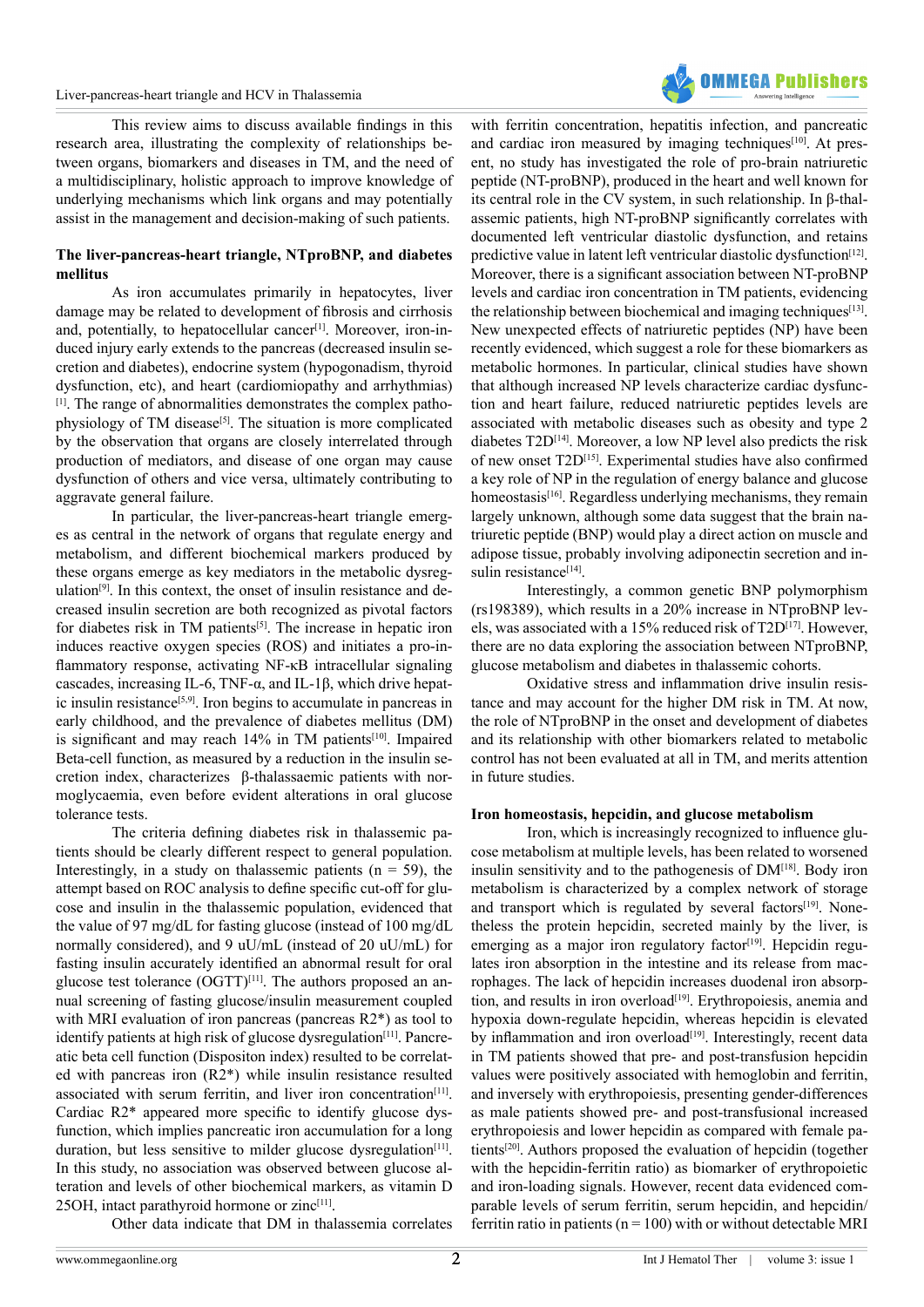

cardiac iron (T2\* cut off corresponding to 20 ms)<sup>[\[21\]](#page-4-18)</sup>. The potential of hepcidin as possible additive tool in the management of thalassemia is still under study, and all these data clearly need further confirmation, but are very interesting also in view of recent findings evidencing a role for hepcidin in the pathophysiology of insulin resistance and T2D, a frequent complication in thalassemic patients. Mechanisms underlying this relationship are still under investigation, although likely involve interrelated pathway of STAT3 (transcription modulator of hepcidin), pro-inflammatory cytokines (IL-6, in particular, also including IL-1, TNF-α and IL-10), and the TMPRSS6 enzyme (inhibitor of hepcidin expression)<sup>[22]</sup>. Specially, IL-6 represents the most critical cytokine regulating hepcidin, and has a recognized role in TD2 pathogenesis<sup>[\[23\]](#page-4-20)</sup>. It is supposed that IL-6 may act through STAT3 phosphorylation, activating STAT3 and hepcidin expression<sup>[24]</sup>.

The relationship between iron metabolism and insulin resistance is recognized bidirectional<sup>[25]</sup>. Whether insulin is known to increase ferritin synthesis and iron uptake, iron-induced damage drives alterations of glucose metabolism through enhanced oxidative stress and inflammation<sup>[25]</sup>.

In this context, it is also plausible that low hepcidin bioavailability could stimulate IL-6, thereby enhancing its role in the development of insulin resistance and T2D.

The importance of hepcidin as a final common mediator at the crossroad of systemic and cellular iron metabolism, inflammation, oxidative stress, erythropoiesis, and hypoxia is emerging. Moreover, the relationship of hepcidin with cytokines, STAT3 and oxidative stress makes this molecule a candidate in the pathogenesis of diabetes.

Now, a better knowledge of hepcidin alterations and its relationship with biochemical and imaging markers may expand our understanding of underlying mechanisms and risk factors involved in TM and its metabolic complications, as well as to evaluate the therapeutic potential of approaches to modulate hepcidin levels in thalassemic patients.

### **Oxidative stress and inflammatory markers as index of atherosclerosis in TM**

When the iron binding capacity of transferrin is saturated, circulating iron appear in a free form, non-transferrin-bound iron (NTBI), a powerful inducer of free radicals $[26]$ . Excess iron increases oxidative stress, which in turn impairs cellular function and integrity, causing damage to mitochondria, lysosomes, lipid membranes, proteins, and DNA<sup>[\[27\]](#page-4-24)</sup>.

Interestingly, with the transfusions and chelating agent advancement, the life expectance in TM patients has increased significantly and, from pediatric and adolescence pathology, changing to become an adulthood and elderly disease in future. Thus, the role of classically age-related pathological conditions begin to have significance also in TM. In particular, it is known that oxidative stress has a pivotal role of in the onset and devel-opment of atherosclerosis<sup>[\[28\]](#page-4-25)</sup>.

Different findings suggest that iron-derived free-radicals may cause premature, early subclinical signs of atherosclerosis (increased carotid arterial thickness and stiffness) in thalassemia patients. A more recent study (31 TM children, 36 healthy children; age 4 - 16 years) considered the additive dimension of laboratory parameters, evidencing a relationship between development of premature atherosclerosis by carotid intima-media thickness and a biochemical pro-atherogenic profile[\[29\]](#page-4-26). To-

tal cholesterol, low-density lipoprotein (LDL) cholesterol and high-density lipoprotein (HDL) cholesterol levels resulted significantly reduced, whereas very-low-density lipoprotein cholesterol levels were significantly elevated in β-thalassemic patients compared to control subject[s\[29\].](#page-4-26) Moreover, nitrate/nitrite (NOx), as index of endothelial function, was significantly reduced, instead chitotroisidase enzyme activity (an index of macrophage activation) as well as carotid intima-media thickness (IMT) were significantly increased in the TM patient group compared to healthy subjects, and NOx significantly correlated with carotid  $IMT<sup>[29]</sup>$ . These data were in agreement with previous ones, where β-thalassemia patients were characterized by a predominance of small-dense LDL particles, increased oxidative stress (8-isoprostane), and Lipoprotein-associated phospholipase A(2) (Lp-PLA(2), inflammatory enzyme implicated in atherosclerosis) mass and activity<sup>[\[30\]](#page-4-27)</sup>. A significant positive correlation between plasma Lp-PLA(2) activity or mass and 8-isoprostane and ferri-tin levels as well as with IMT was also observed<sup>[\[30\]](#page-4-27)</sup>. An increase in secreted and cell-associated Lp-PLA(2) activity was also observed in culture of monocytes from β-thalassemic patients<sup>[30]</sup>. Moreover, tumor necrosis factor-α (TNF-α, another inflammatory biomarker) and Lp-PLA2 levels resulted high in thalassemia children and both biomarkers showed strong correlations with  $IMT<sup>[31]</sup>$ 

Other data showed that total antioxidant capacity (TAC) and Paraoxonase-1 (PON1, with protective property against lipid oxidation) resulted decreased, while malondialdehyde (MDA) increased in β-thalassaemia subjects<sup>[\[32\]](#page-5-1)</sup>. Decrease in PON1 activity resulted associated with the degree of oxidative stress, anaemia and increase in IMT<sup>[32]</sup>. Other authors have evidenced that PON1 activity was significantly lower in TM children than controls, whereas total peroxide concentration levels resulted significantly higher $[33]$ .

Indices of vessel dysfunction, as Willebrand factor antigen (VWF:Ag) and flow cytometric analysis of circulating CD144(+) endothelial microparticles (EMPs) and endothelial progenitor cells [CD34(+)VEGFR2(+)], resulted significantly higher among patients with β-thalassemia than controls<sup>[34]</sup>. Also D-dimer, and other circulating markers of endothelial activation, inflammation and apoptosis resulted higher, while plasma cholesterol and fibrinogen levels were lower than normal in TM patient<sup>[35]</sup>

Very recently, some polymorphisms related to biomarkers of oxidative stress and endothelial function have been identified as possible genetic markers for prediction of increased susceptibility to cardiovascular complications in TM. In particular, Hp2-2 polymorphism of Haptoglobin (Hp), an antioxidant protein, which polymorphism has been related to vascular complications among diabetic TM patients, resulted a significant predictor for premature atherosclerosis (IMT) in TM children<sup>[36]</sup>. Moreover, the frequency of eNOS4a allele (aa and ab genotypes), polymorphism of the endothelial nitric oxide synthase (eNOS, enzyme that generates nitric oxide major determinant of endothelial function), was significantly higher in β-TM patients with pulmonary hypertension or cardiomyopathy, and could represent a possible genetic marker for prediction of increased susceptibility to cardiovascular complications in T[M\[37\]](#page-5-6).

TM subjects may be more prone to development of atherosclerosis. A biochemical proatherogenic profile has been evidenced in TM, and there is a correlation between different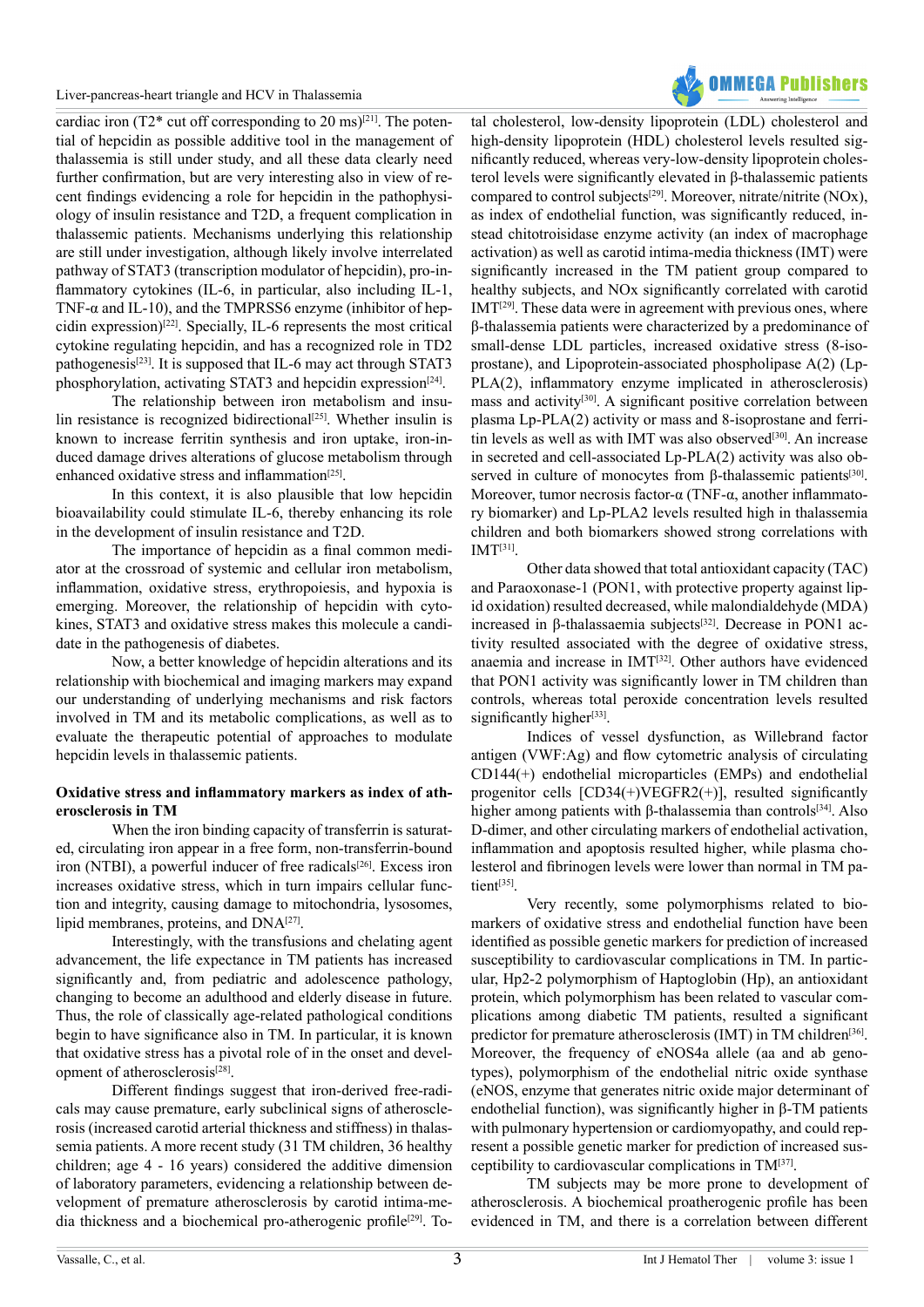#### Liver-pancreas-heart triangle and HCV in Thalassemia

biochemical and genetic markers and subclinical indices of atherosclerosis. However, most biomarkers were investigated in a single cohort study or population and need to be replicated in more studies. There are no data which evaluated the correlation between a pro-atherogenic biochemical profile and MRI iron accumulation in heart and other organs. At present, if these biomarkers could represent possible indices of CV complications in TM remains to be determined.

### **HCV and the liver-pancreas-heart triangle**

Transfusion-acquired HCV infection is common in TM [\[38\].](#page-5-7) HCV infection may represent a strong accelerator of TM complications, as elicits chronic inflammation (especially IL-6 and TNF-β) and oxidative stress, induces insulin resistance, and increases the risk of diabetes and metabolic syndrome and liver damage<sup>[39]</sup>. The mechanisms of HCV complications development also include immunological effects, as the chronic persistence of virus leads to the circulation of immune complexes (mixed cryoglobulinemia) and other autoimmune response<sup>[40]</sup>. Some data suggest that viral proteins such as HCV-core, E1, and NS3 can impair mitochondrial respiratory chain enzymes and different cellular pathways, and expression of HCV proteins (e.g. NS5A) increases oxidative stress interfering with several pathways, including the activation of STAT-3 and Nuclear factor  $κB (NF-κB)$  and calcium signaling<sup>[41]</sup>.

It is known that patients with chronic HCV have a high prevalence of glycometabolic abnormalities, from insulin resistance to diabetes[\[42\]](#page-5-11). Interestingly, recent data evidenced gender-related differences for metabolic risk in HCV patients. Specifically, women resulted at increased risk for insulin resistance (IR) in HCV, and also an increased risk of postmenopausal metabolic syndrome was found<sup>[43]</sup>. IR is also associated with increased liver fibrosis in chronic HCV patients<sup>[44]</sup>. Recent data indicate that HCV-NS5A is implicated in the induction of insulin resistance by modulating various cellular targets involved in the insulin signaling pathway, in particular through phosphorylation of IRS-1 serine and increased gluconeogenesis $[45]$ . Moreover, HCV core protein induces alterations in cellular redox state (NAD(+)/NADH reduction), and, likely through the SIRT1/ AMPK pathway, with a key role in the regulation of hepatic glucose and lipid metabolism modifies the expression profile of glucose and lipid metabolism-related genes, causing metabolism dysregulation in HepG2 cells<sup>[46]</sup>. The simple neutrophil/ lymphocyte ratio, an old index which integrates information on the inflammatory and physiological stress, resulted higher in patients with chronic HCV, HOMA-IR > 3 and advanced fibrosis, promising as possible noninvasive parameter to predict IR and advanced fibrosis stages in chronic HCV, and could be useful also in TM patients<sup>[47]</sup>.

Interestingly, YKL-40, an inflammatory glycoprotein, that resulted elevated in patients with CVD or HCV, is also correlated with liver stiffness and the degree of hepatic fibrosis in TM patients with liver disease<sup>[\[48\]](#page-5-17)</sup>. YKL-40 also resulted positively correlated with transfusion index, alanine aminotransferase, lactate dehydrogenase, serum ferritin and liver iron concentrations (LIC), and negatively correlated with cardiac MRI-T2\*, data which render YKL-40 attractive as additive tool to estimate liver fibrosis in TM[\[48\].](#page-5-17)

In the last years, many studies have evaluated the relationship between HCV and atherosclerosis<sup>[49-51]</sup>. However many findings evidenced a close correlation between carotid or coronary atherosclerosis and HCV, some other results did not confirm such association<sup>[49]</sup>. Interestingly, an higher mortality for CV cause was observed in anti-HCV positive patients<sup>[52]</sup>. Moreover, HCV RNA values were associated with excess cerebrovascular mortality in a large general population (23 820 adults aged 30-65 years old, follow-up 1991-2008[\)\[53\]](#page-5-20).

**OMMFGA Publishers** 

An aspect against the pro-atherogenic role of HCV is the finding of hypocholesterolemia, which characterized HCV patients[\[54\]](#page-5-21). Clearly, alteration in lipoprotein and apolipoprotein may be secondary to worsened liver function induced by HCV, although HCV infection itself might directly cause hypolipidemia<sup>[55]</sup>. Accordingly, recent data suggest that the disturbance of the lipoprotein metabolism, as increase of LDL-TG and small VLDL-TG (highly atherogenic), is an independent factor associated with chronic active HCV G1b infection with advanced fibrosis[\[56\]](#page-5-23). This result indirectly suggests that a high level of small VLDL-TG might be one of the risk factors for atherosclerosis in HCV infection with advanced fibrosis, although the role of VLDL-TG and atherosclerosis remains to be determined. Moreover, abnormalities in HDL and apolipoprotein levels in HCV are emerging, although significance of these anomalies in terms of atherosclerosis effects, and the differences related to different  $HCV$  genotypes, have not been clarified<sup>[\[57\]](#page-5-24)</sup>.

Chronic HCV is often associated with altered iron homeostasis, and some data suggest that it suppresses hepcidin expression, worsening iron overload, likely through mechanism which involve oxidative stress, inflammation, and the IL-6/ STAT3 pathway<sup>[58]</sup>.

An altered lipid metabolism associated with oxidative stress, inflammation and liver fibrosis characterized chronic HCV infection. Furthermore, same underlying mechanisms may likely favor atherosclerosis and worsened iron overload in chronic HCV. Further studies are required to understand the effects of these interactions in TM.

### **Conclusion**

Patients with TM display interrelated changes in systemic biomarkers, such as indices of inflammation, oxidative stress, and endothelial function, and a number of other biomarkers at the level of different organs. Raising data suggest the role for bone in the regulation of metabolism, in the pathogenesis of atherosclerotic processes, and liver fibrosis, with relationships between organs that are increasingly emerging as mutual and reciprocal[\[59,60\].](#page-5-26) Although likely MRI will continue to dominate the clinical practice of TM, identification of more significant biomarkers in terms of prognosis and better elucidation of network functioning could give a deeper understanding of the complex molecular network underlying TM, which, in turn, could potentially pave the way to the development of additive multiple-purpose complication preventive measures and therapeutic tools.

### **Acknowledgment**

The authors declare that there is no conflict of interest regarding the publication of this paper.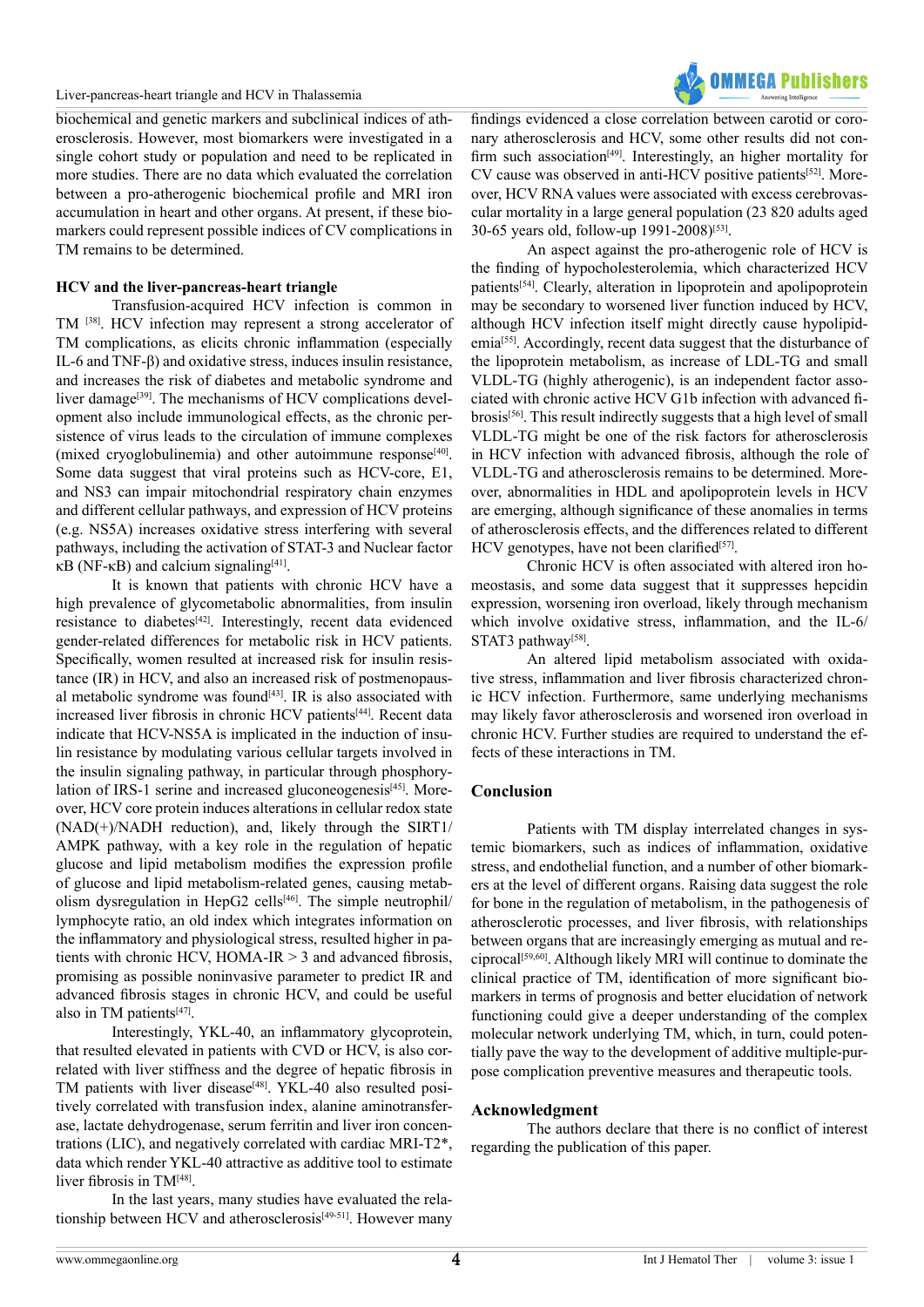## **References**

<span id="page-4-0"></span>1. Cao, A., Galanello, R. Beta-thalassemia. (2010) Genet Med 12(2): 61-76.

#### [Pubmed](https://www.ncbi.nlm.nih.gov/pubmed/20098328) ׀ [Crossref](https://doi.org/10.1097/GIM.0b013e3181cd68ed)

<span id="page-4-1"></span>2. Pepe, A., Meloni, A., Rossi, G., et al. Cardiac and hepatic iron and ejection fraction in thalassemia major: multicentre prospective comparison of combined deferiprone and deferoxamine therapy against deferiprone or deferoxamine monotherapy. (2013) J Cardiovasc Magn Reson 15:1.

#### [Pubmed](https://www.ncbi.nlm.nih.gov/pubmed/23324167) ׀ [Crossref](https://doi.org/10.1186/1532-429X-15-1)

<span id="page-4-2"></span>3. Meloni, A., Restaino, G., Missere, M., et al. Pancreatic iron overload by T2\* MRI in a large cohort of well treated thalassemia major patients: Can it tell us heart iron distribution and function? (2015) Am J Hematol 90(9): E189-190.

#### [Pubmed](https://www.ncbi.nlm.nih.gov/pubmed/26044155) ׀ [Crossref](https://doi.org/10.1002/ajh.24081)

<span id="page-4-3"></span>4. Pepe, A., Meloni, A., Capra, M., et al. Deferasirox, deferiprone and desferrioxamine treatment in thalassemia major patients: cardiac iron and function comparison determined by quantitative magnetic resonance imaging. (2011) Haematologica 96(1): 41-47.

#### [Pubmed](https://www.ncbi.nlm.nih.gov/pmc/articles/PMC3012763/) ׀ [Crossref](https://doi.org/10.3324/haematol.2009.019042)

<span id="page-4-4"></span>5. De Sanctis, V., Soliman, A.T., Elsedfy, H., et al. Diabetes and Glucose Metabolism in Thalassemia Major: An Update. (2015) Expert Review of Hematology 9(4): 401-408.

#### [Pubmed](https://www.ncbi.nlm.nih.gov/pmc/articles/PMC3012763/) ׀ [Crossref](https://doi.org/10.1586/17474086.2016.1136209)

6. Borgna-Pignatti, C., Rugolotto, S., De Stefano, P., et al. Survival and complications in patients with thalassemia major treated with transfusion and deferoxamine. (2004) Haematologica 89(10): 1187-1193. [Pubmed](https://www.ncbi.nlm.nih.gov/pubmed/15477202)

<span id="page-4-5"></span>7. Pepe, A., Meloni, A., Borsellino, Z., et al. Myocardial fibrosis by late gadolinium enhancement cardiac magnetic resonance and hepatitis C virus infection in thalassemia major patients. (2015) J Cardiovasc Med (Hagerstown) 16(10): 689-695.

#### [Pubmed](https://www.ncbi.nlm.nih.gov/pubmed/26090920) ׀ [Crossref](https://doi.org/10.2459/JCM.0000000000000278)

8. Pepe, A., Positano, V., Capra, M., et al. Prevalence and clinical-Instrumental correlates of myocardial scarring by delayed enhancement cardiovascular magnetic resonance in thalassemia major. (2009) Heart 95: 1688-1693.

#### [Crossref](https://doi.org/10.1136/hrt.2008.156497)

<span id="page-4-6"></span>9. Nolan, C.J., Damm, P., Prentki, M. Type 2 diabetes across generations: from pathophysiology to prevention and management. (2011) Lancet 378(9786): 169-181.

#### [Pubmed](https://www.ncbi.nlm.nih.gov/pubmed/21705072) ׀ [Crossref](https://doi.org/10.1016/S0140-6736(11)60614-4)

<span id="page-4-7"></span>10. De Sanctis, V., Soliman, A., Yassin, M. Iron overload and glucose metabolism in subjects with beta-thalassaemia major: an overview. (2013) Curr Diabetes Rev 9(4): 332-341.

#### [Pubmed](https://www.ncbi.nlm.nih.gov/pubmed/23687960) ׀ [Crossref](https://doi.org/10.2174/1573399811309040005)

<span id="page-4-8"></span>11. Noetzli, L.J., Mittelman, S.D., Watanabe, R.M., et al. Pancreatic iron and glucose dysregulation in thalassemia major. (2012) Am J Hematol 87(2): 155-160.

#### [Pubmed](https://www.ncbi.nlm.nih.gov/pubmed/22120775) ׀ [Crossref](https://doi.org/10.1002/ajh.22223)

<span id="page-4-9"></span>12. Kremastinos, D.T., Hamodraka, E., Parissis, J., et al. Predictive value of B-type natriuretic peptides in detecting latent left ventricular diastolic dysfunction in beta-thalassemia major. (2010) Am Heart J 159(1): 68-74.

#### [Pubmed](https://www.ncbi.nlm.nih.gov/pubmed/20102869) ׀ [Crossref](https://doi.org/10.1016/j.ahj.2009.10.025)

<span id="page-4-10"></span>13. Delaporta, P., Kattamis, A., Apostolakou, F., et al. Correlation of NT-proBNP levels and cardiac iron concentration in patients with transfusion-dependent thalassemia major. (2013) Blood Cells Mol Dis 50(1): 20-24.

#### [Pubmed](https://www.ncbi.nlm.nih.gov/pubmed/23017692) ׀ [Crossref](https://doi.org/10.1016/j.bcmd.2012.09.002)

<span id="page-4-11"></span>14. Coue, M., Moro, C. Natriuretic peptide control of energy balance and glucose homeostasis. (2016) Biochimie 124: 84-91. [Pubmed](https://www.ncbi.nlm.nih.gov/pubmed/26037452) ׀ [Crossref](https://doi.org/10.1016/j.biochi.2015.05.017)

<span id="page-4-12"></span>15. Magnusson, M., Jujic, A., Hedblad, B., et al. Low plasma level of atrial natriuretic peptide predicts development of diabetes: the prospective Malmo Diet and Cancer study. (2012) J Clin Endocrinol Metab

#### 97(2): 638-645. [Pubmed](https://www.ncbi.nlm.nih.gov/pubmed/22112816) ׀ [Crossref](https://doi.org/10.1210/jc.2011-2425)

<span id="page-4-13"></span>16. Plante, E., Menaouar, A., Danalache, B.A., et al. Treatment with brain natriuretic peptide prevents the development of cardiac dysfunction in obese diabetic db/db mice. (2014) Diabetologia 57(6): 1257- 1267.

**OMMEGA Publisher** 

#### [Pubmed](https://www.ncbi.nlm.nih.gov/pubmed/24595856) ׀ [Crossref](https://doi.org/10.1007/s00125-014-3201-4)

<span id="page-4-14"></span>17. Pfister, R., Sharp, S., Luben, R., et al. Mendelian randomization study of B-type natriuretic peptide and type 2 diabetes: evidence of causal association from population studies. (2011) PLoS Med 8(10): e1001112.

#### [Pubmed](https://www.ncbi.nlm.nih.gov/pubmed/22039354) ׀ [Crossref](https://doi.org/10.1371/journal.pmed.1001112)

<span id="page-4-15"></span>18. Fernandez-Real, J.M., McClain, D., Manco, M. Mechanisms Linking Glucose Homeostasis and Iron Metabolism Toward the Onset and Progression of Type 2 Diabetes. (2015) Diabetes Care 38(11): 2169- 2176.

#### [Pubmed](https://www.ncbi.nlm.nih.gov/pubmed/26494808) ׀ [Crossref](https://doi.org/10.2337/dc14-3082)

<span id="page-4-16"></span>19. Casu, C., Rivella, S. Iron age: novel targets for iron overload. (2014) Hematology Am Soc Hematol Educ Program 2014(1): 216-221.

#### [Pubmed](https://www.ncbi.nlm.nih.gov/pubmed/25696858) ׀ [Crossref](https://doi.org/10.1182/asheducation-2014.1.216)

<span id="page-4-17"></span>20. Pasricha, S.R., Frazer, D.M., Bowden, D.K., et al. Transfusion suppresses erythropoiesis and increases hepcidin in adult patients with beta-thalassemia major: a longitudinal study. (2013) Blood 122(1): 124- 133.

#### [Pubmed](https://www.ncbi.nlm.nih.gov/pubmed/23656728) ׀ [Crossref](https://doi.org/10.1182/blood-2012-12-471441)

<span id="page-4-18"></span>21. Said Othman, K.M., Elshazly, S.A., Heiba, N.M. Role of non-invasive assessment in prediction of preclinical cardiac affection in multi-transfused thalassaemia major patients. (2014) Hematology 19(7): 380-387.

#### [Pubmed](https://www.ncbi.nlm.nih.gov/pubmed/24225039) ׀ [Crossref](https://doi.org/10.1179/1607845413Y.0000000140)

<span id="page-4-19"></span>22. Aregbesola, A., Voutilainen, S., Virtanen, J.K., et al. Serum hepcidin concentrations and type 2 diabetes. (2015) World J Diabetes 6(7): 978-982.

#### [Pubmed](https://www.ncbi.nlm.nih.gov/pubmed/26185605) ׀ [Crossref](https://doi.org/10.4239/wjd.v6.i7.978)

<span id="page-4-20"></span>23. Jiang, F., Sun, Z.Z., Tang, Y.T., et al. Hepcidin expression and iron parameters change in Type 2 diabetic patients. (2011) Diabetes Res Clin Pract 93(1): 43-48.

#### [Pubmed](https://www.ncbi.nlm.nih.gov/pubmed/21513996) ׀ [Crossref](https://doi.org/10.1016/j.diabres.2011.03.028)

<span id="page-4-21"></span>24. Mayeur, C., Lohmeyer, L.K., Leyton, P., et al. The type I BMP receptor Alk3 is required for the induction of hepatic hepcidin gene expression by interleukin-6. (2014) Blood 123(14): 2261-2268.

#### [Pubmed](https://www.ncbi.nlm.nih.gov/pubmed/24501215) ׀ [Crossref](https://doi.org/10.1182/blood-2013-02-480095)

<span id="page-4-22"></span>25. Fernandez-Real, J.M., Lopez-Bermejo, A., Ricart, W. Cross-talk between iron metabolism and diabetes. (2002) Diabetes 51(8): 2348- 2354.

#### [Pubmed](https://www.ncbi.nlm.nih.gov/pubmed/12145144) ׀ [Crossref](https://doi.org/10.2337/diabetes.51.8.2348)

<span id="page-4-23"></span>26. Brissot, P., Ropert, M., Le Lan, C., et al. Non-transferrin bound iron: a key role in iron overload and iron toxicity. (2012) Biochim Biophys Acta 1820(3): 403-410.

<span id="page-4-24"></span>27. Pingitore, A., Lima, G.P., Mastorci, F., et al. Exercise and oxidative stress: potential effects of antioxidant dietary strategies in sports. (2015) Nutrition 31(7-8): 916-922.

### [Pubmed](https://www.ncbi.nlm.nih.gov/pubmed/26059364) ׀ [Crossref](https://doi.org/10.1016/j.nut.2015.02.005)

<span id="page-4-25"></span>28. Vassalle, C., Bianchi, S., Battaglia, D., et al. Elevated levels of oxidative stress as a prognostic predictor of major adverse cardiovascular events in patients with coronary artery disease. (2012) J Atheroscler Thromb 19(8): 712-717.

#### [Crossref](https://doi.org/10.5551/jat.12740)

<span id="page-4-26"></span>29. Gursel, O., Kurekci, A.E., Tascilar, E., et al. Premature atherosclerosis in children with beta-thalassemia major. (2012) J Pediatr Hematol Oncol 34(8): 630-634.

#### [Pubmed](https://www.ncbi.nlm.nih.gov/pubmed/23108004) ׀ [Crossref](https://doi.org/10.1097/MPH.0b013e3182707f4d)

<span id="page-4-27"></span>30. Tselepis, A.D., Hahalis, G., Tellis, C.C., et al. Plasma levels of lipoprotein-associated phospholipase A(2) are increased in patients with beta-thalassemia. (2010) J Lipid Res 51(11): 3331-3341. [Pubmed](https://www.ncbi.nlm.nih.gov/pubmed/20625038) ׀ [Crossref](https://doi.org/10.1194/jlr.M007229)